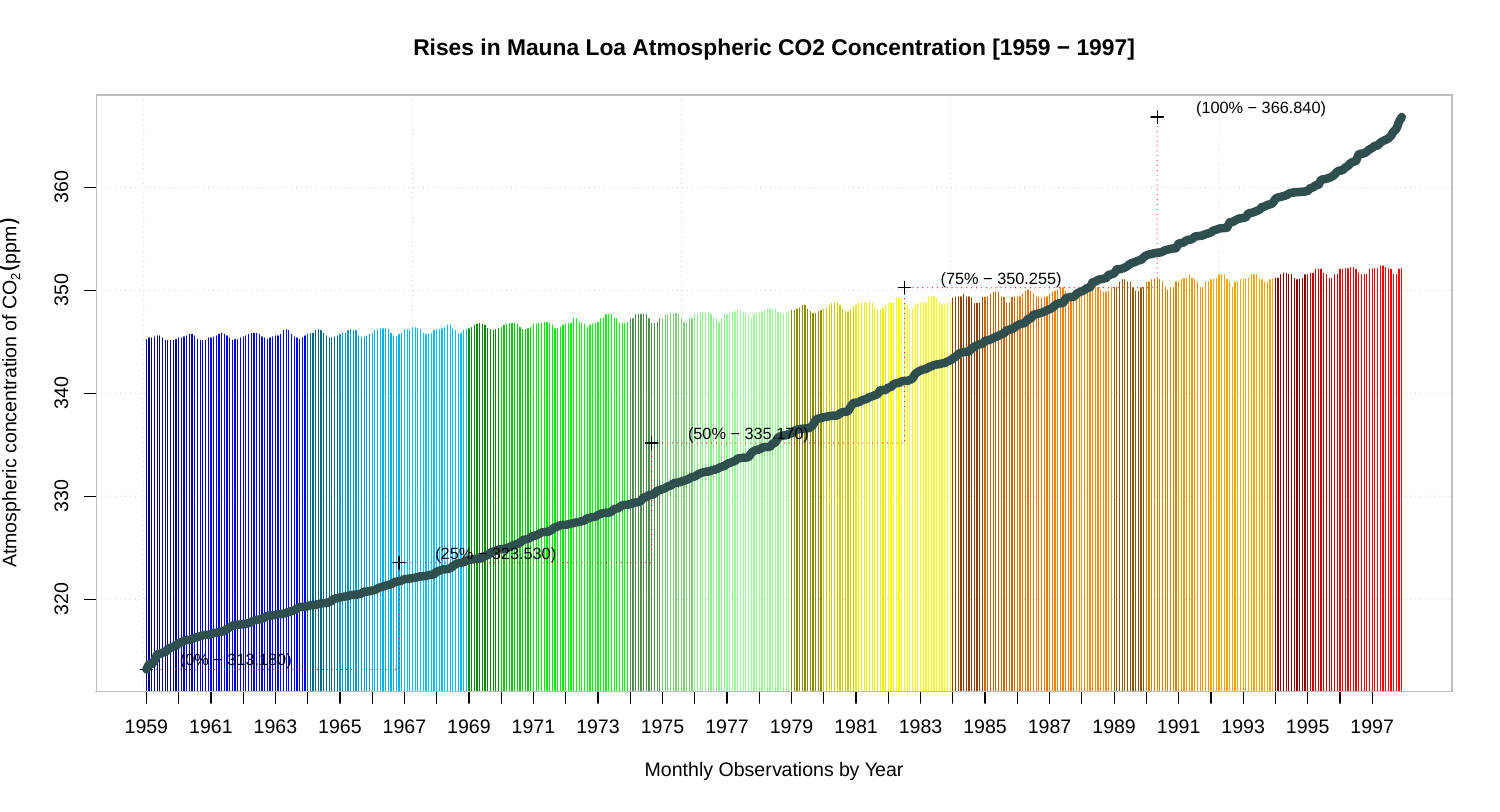## **R – Source: Rises in Mauna Loa Atmospheric CO2 Concentration [1959 - 1997]**

 $x < -1:468$ y <- sort(co2)  $a < -0$  $b < -12$ yr <- 1959:1997 c\_by\_yr <- $x[seq(1, length(x), 12)]$ d <- quantile(y) e <- x[seq(1, length(x), 94)] f <- c(313.180, 323.530, 335.170, 350.255, 366.840)

plot(x, y, xaxt = "n", xlab = expression("Monthly Observations by Year"), ylab = expression("Atmospheric concentration of CO"[2] (ppm)), type='l', col='black', lwd=3)

axis(1, at=c\_by\_yr[1:39], labels=yr[1:39], srt=90)

grid()

for(j in 0:4){

lines(x[a:b],y[co2[a:b]], col=colors()[(30-j):(30-j)], type='h')  $a < -1 + b$  $b < -b + 12$ 

 $yr < -1 + j$ 

}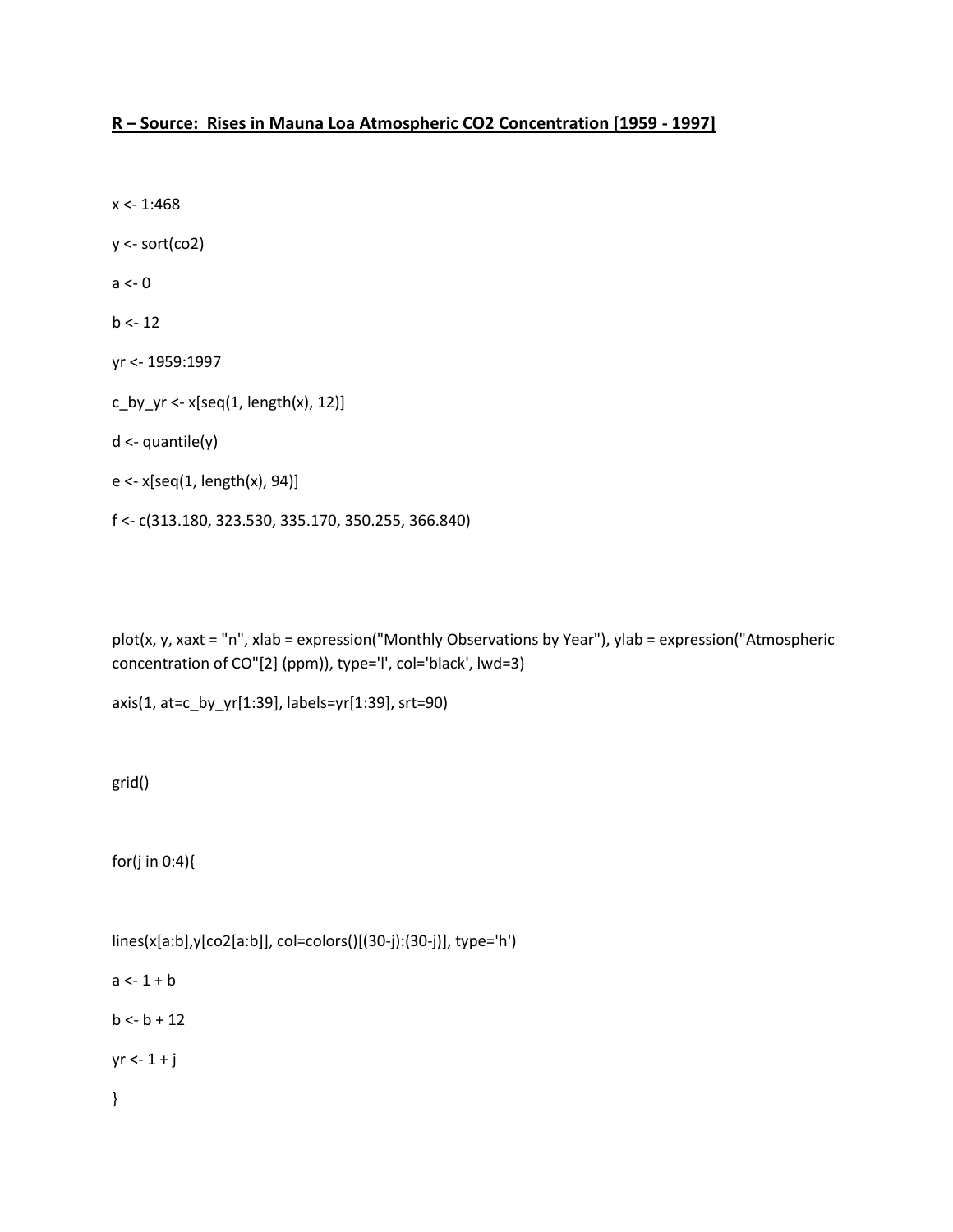```
for(k in 0:4){
```

```
lines(x[a:b],y[co2[a:b]], col=colors()[(125-k):(125-k)], type='h')
```
 $a < -1 + b$ 

 $b < -b + 12$ 

}

for(l in 0:4){

lines(x[a:b],y[co2[a:b]], col=colors()[(258-l):(258-l)], type='h')

 $a < -1 + b$ 

 $b < -b + 12$ 

}

for(m in 0:4){

lines(x[a:b],y[co2[a:b]], col=colors()[(518-m):(518-m)], type='h')

 $a < -1 + b$ 

 $b < b + 12$ 

}

for(n in 0:4){

lines(x[a:b],y[co2[a:b]], col=colors()[(656-n):(656-n)], type='h')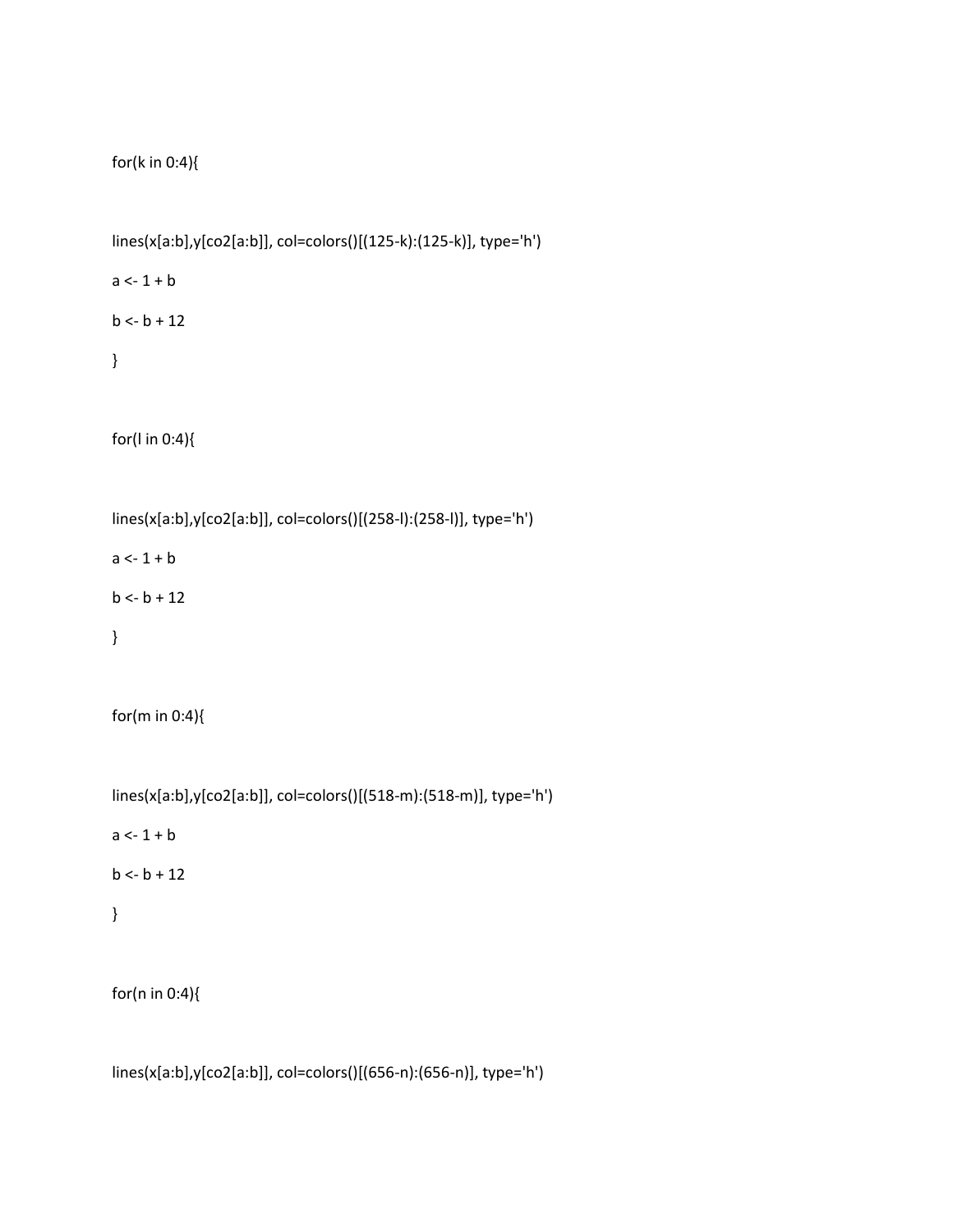```
a < -1 + bb < -b + 12}
```
for(o in 0:4){

```
lines(x[a:b],y[co2[a:b]], col=colors()[(94-o):(94-o)], type='h')
a < -1 + bb < b + 12}
```

```
for(p in 0:4){
```
lines(x[a:b],y[co2[a:b]], col=colors()[(502-p):(502-p)], type='h')

 $a < -1 + b$ 

 $b < -b + 12$ 

}

for(q in 0:4){

lines(x[a:b],y[co2[a:b]], col=colors()[(556-q):(556-q)], type='h')  $a < -1 + b$  $b < -b + 12$ }